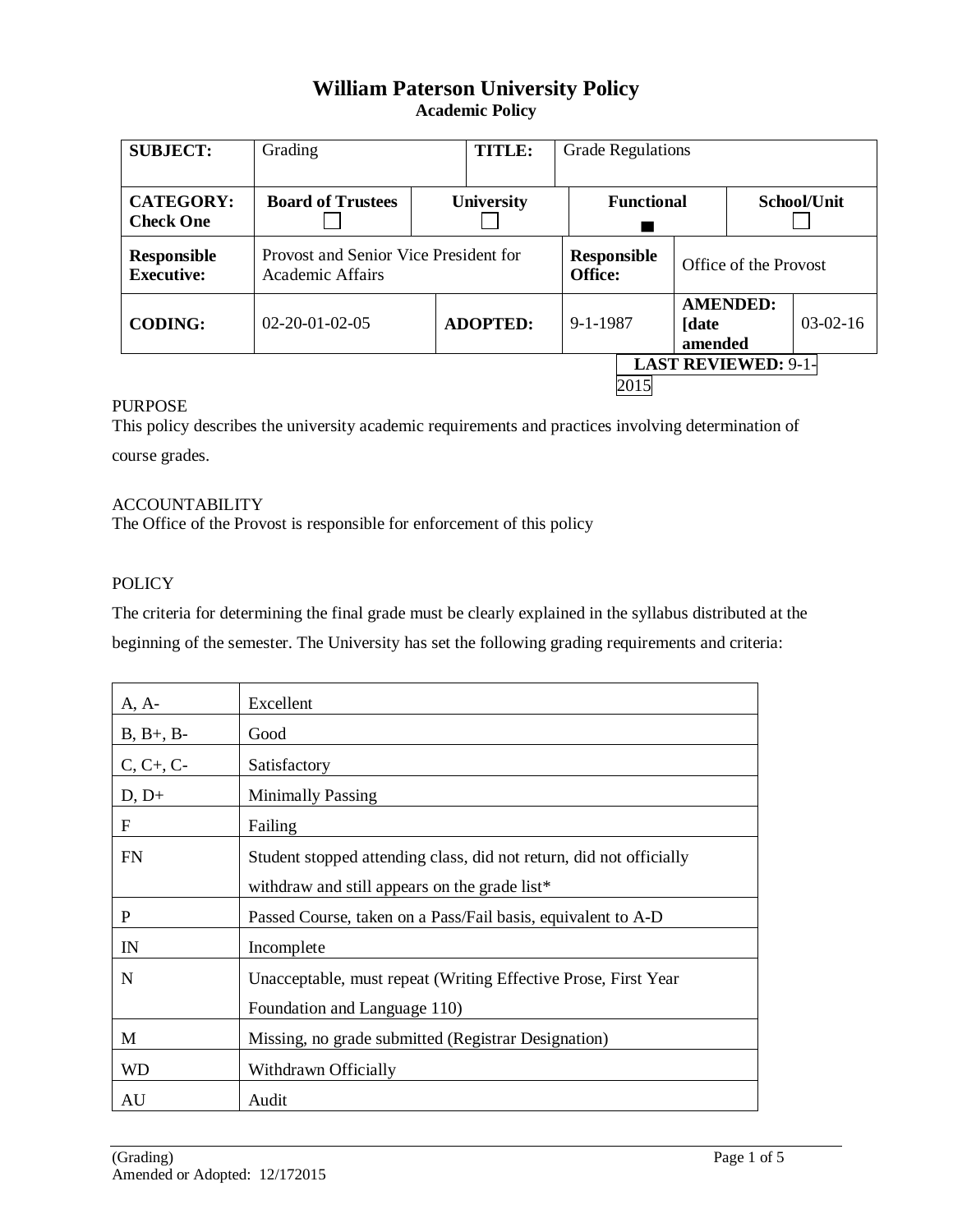\*The FN designator is to be used in those cases where a student registers and enrolls in a class, does not drop during add-drop period, and does not officially withdraw from the course or from the university. Students should be marked with the FN designator if they appear on the final grade roster, and have not attended the class after the 60% point of the term. Students who attend the class after the 60% point of the term should receive the grade earned by their performance. F grades indicate that a student attended the course at least once after the 60% point of the term and "earned" the F grade.

**Academic Credit Life:** A baccalaureate degree must be completed within a period of ten years from the time the student first matriculated. Waivers and extensions of time must be approved by the dean of the college of the student's major.

### **Academic Honors:**

**Deans' List:** Students carrying a minimum of 12 credits who earn a grade point average of 3.45 or better are named to the Dean's List after the completion of the Fall or Spring semester. Courses taken under the pass/fail option are not counted toward the 12 credit requirement.

**Graduation Latin Honors** Students who have completed at least 45 credits—not including credits earned with pass/fail grades—at William Paterson University and who graduate with a final grade point average of 3.45 or better for all undergraduate courses are recognized as honor students with the following designations:

- Average of  $3.45 3.64 =$  *cum laude*
- Average of  $3.65 3.84$  = *magna cum laude*
- Average of 3.85-4.00 = *summa cum laude*

Second degree students who have earned 45 or more credits—not including credits earned with pass/fail grades—at William Paterson and currently have a GPA of 3.45 or higher will be eligible for the respective Graduation Latin Honors

**Grade Change:** A report of the student's grades is entered on the official record and is altered only upon the initiation of the instructor and the approval of the department chairperson and appropriate dean unless under extraordinary circumstances. In some cases, the privilege of re-examination is permitted.

**Grade Expungement:** Former William Paterson students who left the University for academic reasons and subsequently successfully completed two semesters or twenty-four credits at an accredited institution of higher learning with a GPA of at least 2.0, or who have graduated from a county or community college or other accredited two year institution (or four year institution if seeking a second degree) will be considered as new applicants and their prior William Paterson grade point average will be excluded from cumulative GPA calculations if they are readmitted.

**Incomplete Grades:** Work relating to grades of Incomplete (IN) must be completed and grades submitted by the end of the fourth week of classes in the semester subsequent to the semester in which the grade was issued. Grades of Incomplete (IN) may be assigned only when the student has successfully completed most of the work required for a course but due to extraordinary circumstances is unable to submit a portion of course work or completed final project (paper, exam, or other work) by the end of the semester. Under no circumstances should an Incomplete (IN) be assigned when, through negligence or with no acceptable excuse, a student fails to take an examination or to submit required work on time.

**Grades of Incomplete (IN)** may be assigned only with an agreement of mutual understanding between the faculty member and the student.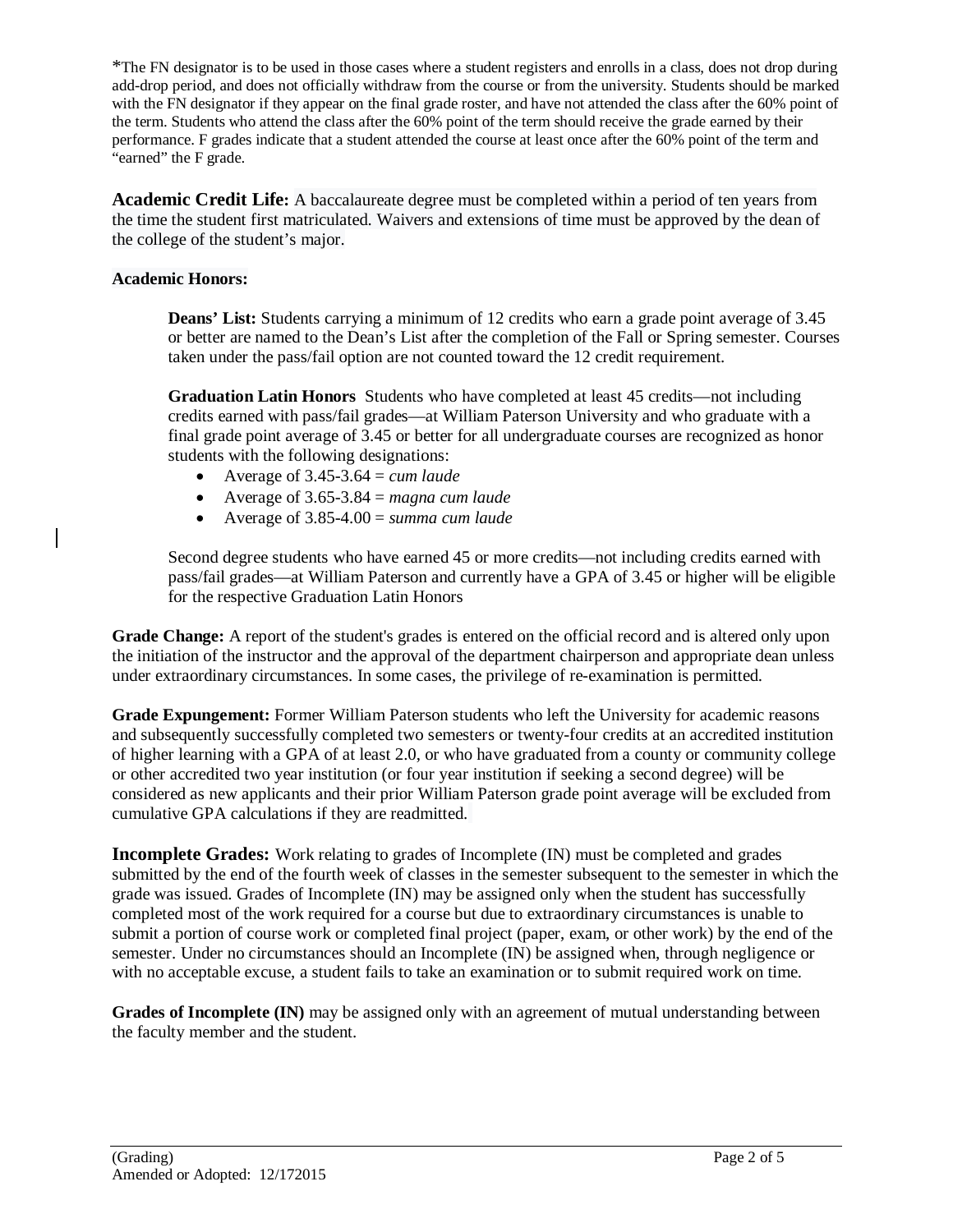**Pass/Fail:** This applies only to undergraduate students taking undergraduate courses. A maximum of one course (3-4 credits) may be taken Pass/ Fail during a semester and no more than 12 credits may be taken Pass/ Fail in a student's academic career.

- Only free elective courses may be taken P/F. Major and co-requirements cannot be taken pass/fail.
- Students must complete a Pass/Fail contract in the Office of the Registrar. Deadlines are posted on the Semester Calendar.
- Once the pass/fail contract is submitted it cannot be reversed.
- If a grade of F is earned in a pass/fail course, it is calculated into the student's GPA
- Second degree students may not take a course on a pass/fail basis
- Graduate students may not take a course on a pass/fail basis

### PROCEDURES

**Auditing**: Students may register for a course with the **AUDIT** option without receiving a grade or credit**.** Students do not participate in class assignments and requirements.

To AUDIT a course you must be William Paterson University student; register and pay regular University fees and tuition for the course; email an audit request from your WPUNJ email account to [registrar@wpunj.edu](mailto:registrar@wpunj.edu).

All transcripts will reflect a grade of "AU." For further questions regarding auditing a course, contact the Office of the Registrar via e-mail[:registrar@wpunj.edu](mailto:registrar@wpunj.edu)

**GPA Calculations:** A student's academic standing is indicated by her or his grade-point average. The average is determined by dividing the total number of quality points earned by the total number of quality hours attempted. Courses graded P, IN, N, M, AU, WD are not computed in determining the grade-point average.

Only courses taken at William Paterson University of New Jersey will be computed in determining the grade-point average. A minimum average of "C" (2.0) is required in both the major and overall academic work on the undergraduate level\* and 3.0 on the graduate level.

| <b>Quality Point Scale</b> |     | <b>GPA Calculation Example</b>    |              |                                   |                |                                |  |
|----------------------------|-----|-----------------------------------|--------------|-----------------------------------|----------------|--------------------------------|--|
| A                          | 4.0 | Course                            | Grade        | <b>Quality Hours</b><br>Attempted | Credits Earned | <b>Total Quality</b><br>Points |  |
| $A-$                       | 3.7 | Writing<br><b>Effective Prose</b> | $\mathsf{A}$ | 3                                 | 3              | 12.0                           |  |
| $B+$                       | 3.3 | Teaching<br>Reading               | $B+$         | 3                                 | 3              | 9.9                            |  |
| B                          | 3.0 | U.S. History 1                    | $\mathbf{P}$ | $\theta$                          | 3              | 0.0                            |  |
| $B-$                       | 2.7 | Calculus 1                        | $\mathsf{C}$ | $\overline{4}$                    | $\overline{4}$ | 8.0                            |  |
| $C+$                       | 2.3 | Totals                            |              | 10                                | 13             | 29.9                           |  |